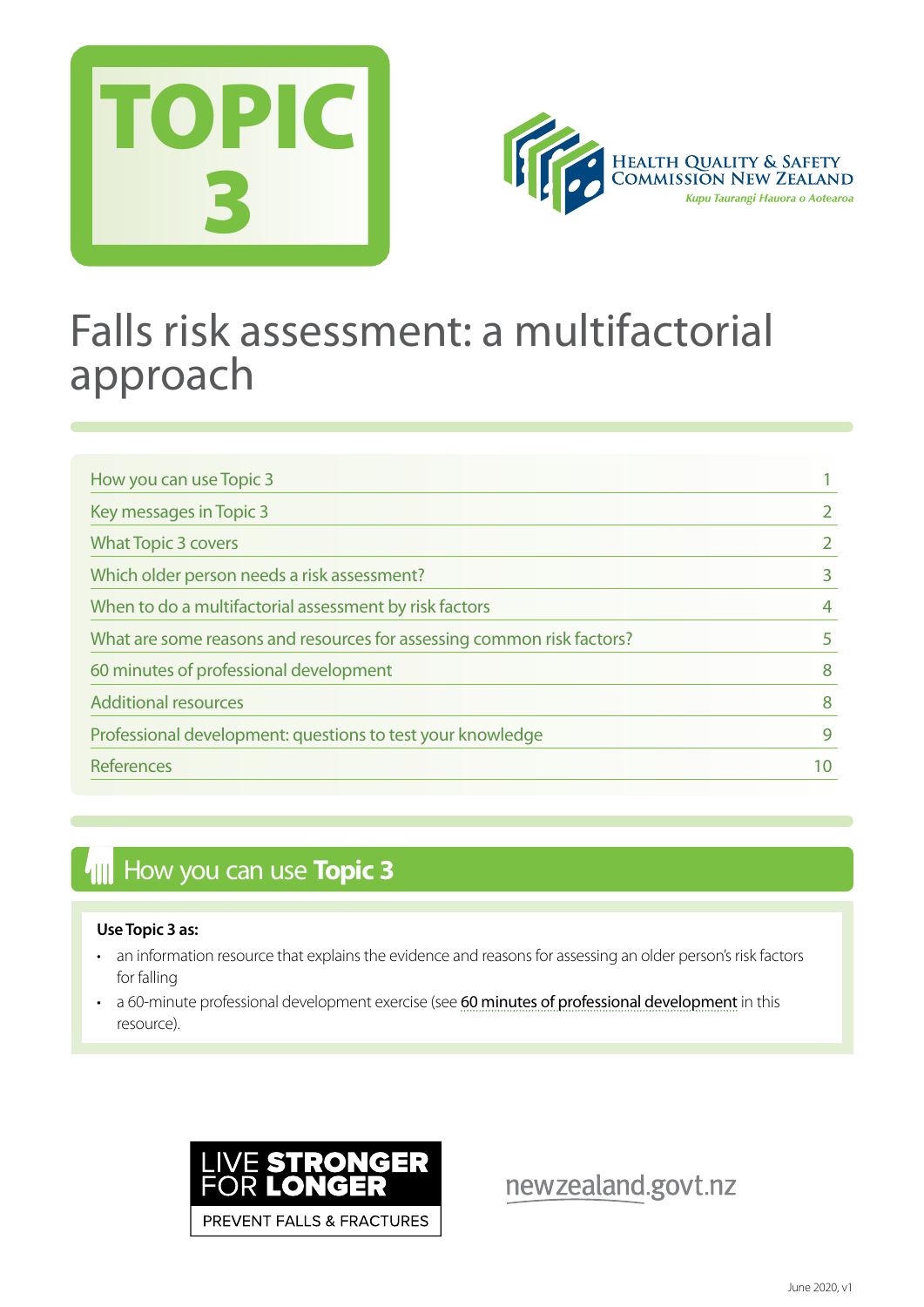## <span id="page-1-0"></span>Key messages in **Topic 3**

- When you **ask** an older person about falls and their reply indicates they may be at risk of falling, offer them a thorough multifactorial **assessment** of their risk factors. Then put an individualised care plan into **action** in partnership with them and their family/whānau that focuses on any modifiable risk factors.
- Several factors contribute to the risk of falling. These include poor balance and strength, medication that increases the likelihood of a fall, or a history of previous falls. Cognitive impairment, pain, poor vision, depression and several other patient-specific health conditions are associated with falls.
- Assessment of an older person's environment by a trained health professional, using information from family/whānau and examining information in the shared health record are all part of a full assessment for risk factors.
- Remember that every older person is different and this means their risk factors for falling will vary.
- The overall message is to **ask**, **assess** and **act** to reduce the risk of an older person falling or being harmed should they fall.

## What **Topic 3** covers

Topic 3 explains how to identify a person's risk factors for falling. [Topic 4](https://www.hqsc.govt.nz/our-programmes/reducing-harm-from-falls/publications-and-resources/publication/2873/) outlines how to take action by addressing identified risk factors in an individualised care plan. Topics 2, 3 and 4 go together to explain the process of asking, assessing and acting to reduce harm from falls.

Interventions for falls prevention work but they must be chosen with the particular person in mind. Topic 3 explains how we should systematically check for modifiable falls-related risk factors. This allows us to provide tailored interventions for the individual, as well as general interventions like strength and balance, and environment modification that benefit most older people.

[Published guidelines](http://guidance.nice.org.uk/CG161) recommend not using tools that predict the risk of falling. The [reading required](http://ageing.oxfordjournals.org/content/37/3/248.full.pdf+html) to complete the professional development activity for Topic 3 explains why.

It is possible to modify or manage many risk factors for falling. The key is to explore with the older person and their family/whānau [which interventions and supports](https://www.hqsc.govt.nz/our-programmes/reducing-harm-from-falls/publications-and-resources/publication/2875) will work best for them and so that older people and their families/whānau understand why preventing falls is important and how the interventions work.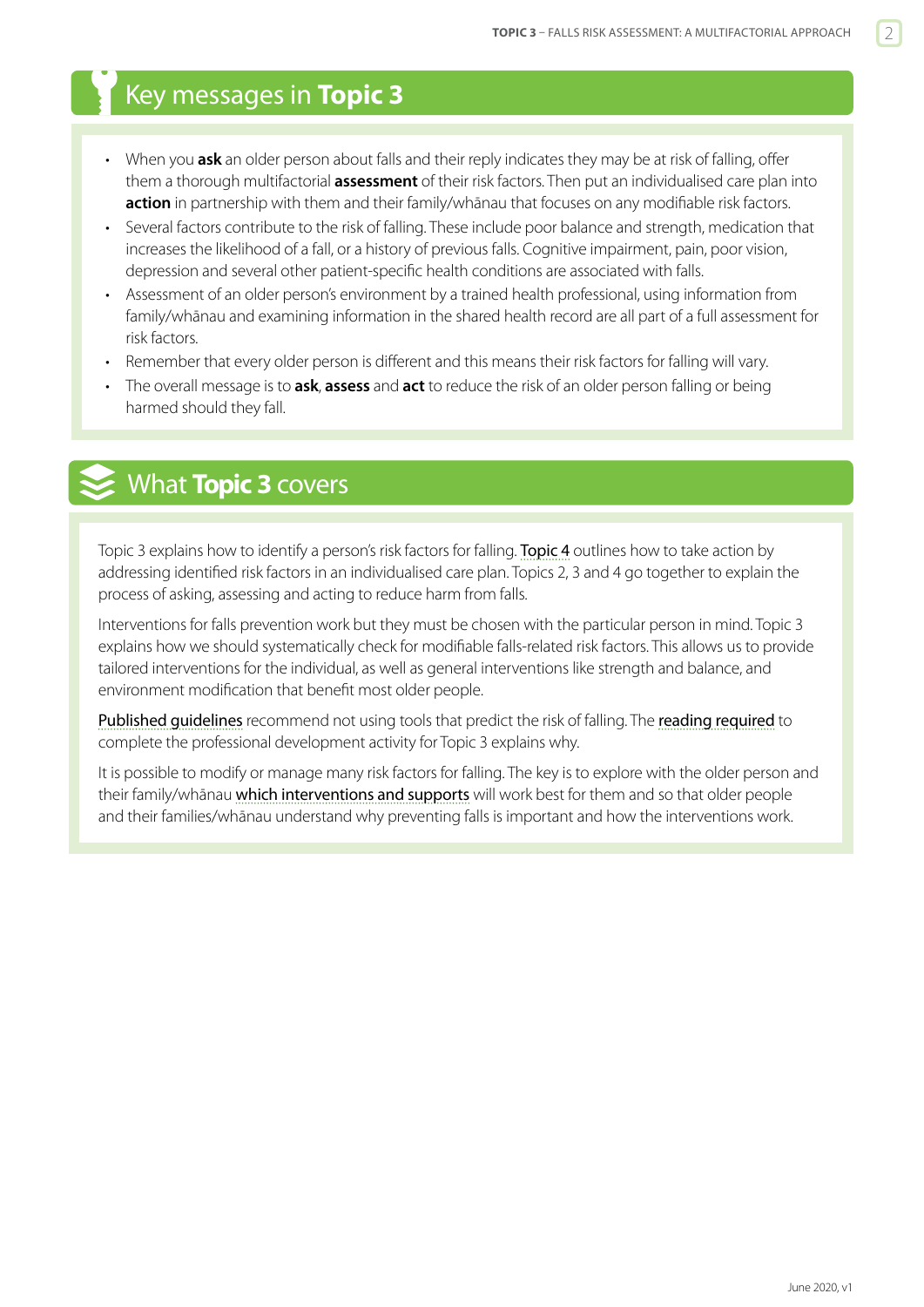## <span id="page-2-0"></span>Which older person needs a risk assessment?

Guidelines recommend that all older people who live in the community and access primary and community health care are routinely screened for their risk of falling (see [Topic 2](https://www.hqsc.govt.nz/our-programmes/reducing-harm-from-falls/publications-and-resources/publication/2873/)). Some guidelines extend routine screening to any setting (Kenny et al 2011; National Institute for Health and Care Excellence 2013). The ask, [assess, act concept and supporting resources](http://www.hqsc.govt.nz/our-programmes/reducing-harm-from-falls/projects/ask-assess-act/) outline evidence-based screening [questions](https://www.hqsc.govt.nz/our-programmes/reducing-harm-from-falls/publications-and-resources/publication/2873/) to identify the older people at risk of falling who will benefit from multifactorial assessment and interventions. Topic 3 now covers this multifactorial assessment.

80% of falls in hospital

We should not view a multifactorial assessment of the risk factors for falls as an 'extra' or separate process. Risk factors can negatively influence the general wellbeing of older people, and addressing risk factors for falls can lead to making changes that improve an older person's quality of life. Such factors can include a history of falling, muscle weakness, sedative medicines, postural hypotension, poor sleep, agitation and confusion, and urinary incontinence or frequency.

#### Recognise the vulnerability of inpatients

The recommendation to **regard** all older inpatients as being at risk of falling – and to **consider** multifactorial assessment and intervention – recognises the vulnerability of older people in hospital (Healey and Darowski 2012; Leape et al 1991; National Institute for Health and Care Excellence 2013). More important than any age cutoff is the imperative for clinical judgement. Inpatients at any age may be considered at risk as they are acutely unwell. Conversely, older inpatients without underlying conditions may not have any specific modifiable risk factors (Hendrich et al 2003; National Institute for Health and Care Excellence 2013).

### Predict or assess the risk of falls: which is recommended?

Falls risk prediction tools are those that aim to calculate a person's risk of falling in a numerical score, either in terms of 'at risk/not at risk', or 'low/medium/high risk' (Ganz et al 2013; National Institute for Health and Care Excellence 2013). However, the reason to establish risk is to know when to intervene and to take the right **actions** to reduce individuals' risks of falling and falls-related injuries (Blake 2013; Oliver 2008; Oliver and Healey 2009). We know that no risk assessment tool is sufficiently predictive in acute hospital settings (Matarese et al 2015).

The National Institute for Health and Care Excellence (NICE) 2013 clinical quideline's recommendation is: 'Do not [use fall risk prediction tools to predict inpatients' risk of falling in hospital](https://www.nice.org.uk/donotdo/do-not-use-fall-risk-prediction-tools-to-predict-inpatients-risk-of-falling-inhospital)'. NICE further recommends using multifactorial risk assessment instead of using one-size-fits-all interventions. Evidence indicates that multifactorial interventions (based on assessment of the particular risks of each individual) may reduce the rate of hospital falls, particularly in sub-acute care (Cameron et al 2018).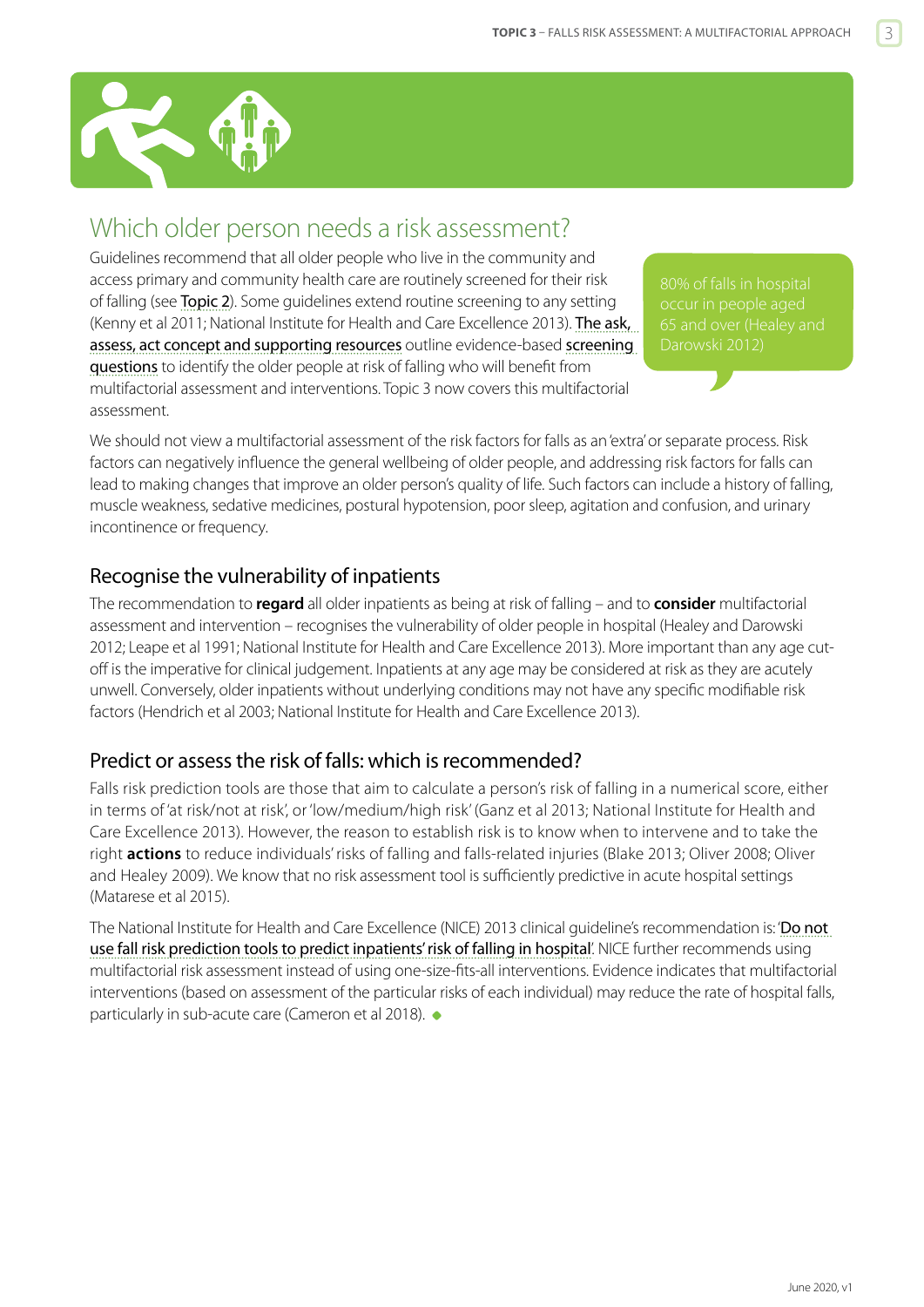<span id="page-3-0"></span>

## When to do a multifactorial assessment by risk factors

Multifactorial interventions may be effective in preventing an older person from falling, so we should systematically check for falls-related risk factors that we can do something about. Assessing by risk factors lets us [take appropriate actions for the older person](https://www.hqsc.govt.nz/our-programmes/reducing-harm-from-falls/publications-and-resources/publication/2875). It is an ongoing process, because new risk factors may present as an older person's condition changes.

Always assess the risk factors after an older person has screened positive for risk of falling in any care setting: in the community, aged residential care or in hospital (see [Topic 2](https://www.hqsc.govt.nz/our-programmes/reducing-harm-from-falls/publications-and-resources/publication/2873/)). All older inpatients aged 75 years and older (Māori or Pacific peoples aged 55 years and older) should have an assessment of risk factors for falling while in hospital. [This is a quality and safety marker](https://www.hqsc.govt.nz/our-programmes/reducing-harm-from-falls/publications-and-resources/publication/2892).

Frameworks or checklists covering [common risk factors](http://www.hqsc.govt.nz/our-programmes/reducing-harm-from-falls/publications-and-resources/publication/1025/) can support a consistent and standardised approach, ensuring risk factors aren't missed and the older person is reviewed through a 'falls prevention lens'.

In the aged residential care setting [the interRAI tool](http://www.health.govt.nz/our-work/ehealth/other-ehealth-initiatives/common-clinical-information/comprehensive-clinical-assessment-aged-care-interrai) can be used to support a standardised approach to screening for falls risks. interRAI provides a comprehensive clinical assessment of a person's medical, rehabilitation and support needs and abilities.

In practice, multifactorial risk assessment and interventions involve 'systematically checking for and acting on falls-related risk factors that could be treated, modified or better managed (Healey and Darowski 2012). It is important to link identified risk factors to interventions (and vice versa) in [an individualised plan of care](https://www.hqsc.govt.nz/our-programmes/reducing-harm-from-falls/publications-and-resources/publication/2875), while considering interventions that might be appropriate for everybody, such as education or strength and balance exercises, at the same time as ensuring all older people find themselves in [a safe care environment](https://www.hqsc.govt.nz/our-programmes/reducing-harm-from-falls/publications-and-resources/publication/2876) (Healey and Darowski 2012).

#### What a multifactorial risk assessment should consider

Multifactorial risk assessment should consider:

- balance, strength and gait (Crandall et al 2016; Rimland et al 2016; Stubbs et al 2015)
- mobility and muscle strength (Crandall et al 2016)
- feet and shoes (Wylie et al 2019)
- medicines/polypharmacy (addressed in [Topic 8](https://www.hqsc.govt.nz/our-programmes/reducing-harm-from-falls/publications-and-resources/publication/2879)) (Narayan and Nishtala 2015)
- dizziness/postural hypotension (Mol et al 2019)
- cognitive decline
- visual or hearing impairment (Zhang et al 2015)
- continence (Batchelor et al 2013)
- other health and social problems, including: diabetes and hypoglycaemia, surgery, cancer, heart failure, arrhythmia and low blood pressure, as all are known to increase falls, sleep quality (Chen et al 2017), hyponatraemia (Corona et al 2018), previous fragility fractures, malnourishment (Trevisan et al 2019), social isolation and loneliness (Petersen et al 2020), pain, depression and psychotropic medicines (Hoffman et al 2017)
- home safety and environment safety (addressed in [Topic 5](https://www.hqsc.govt.nz/our-programmes/reducing-harm-from-falls/publications-and-resources/publication/2888)) (Ambrose et al 2015; Crandall et al 2016)
- risk of injury including osteoporosis/fragility fractures and anticoagulation.
- [an action plan](https://www.hqsc.govt.nz/our-programmes/reducing-harm-from-falls/publications-and-resources/publication/2875) to address the risk factors identified.  $\bullet$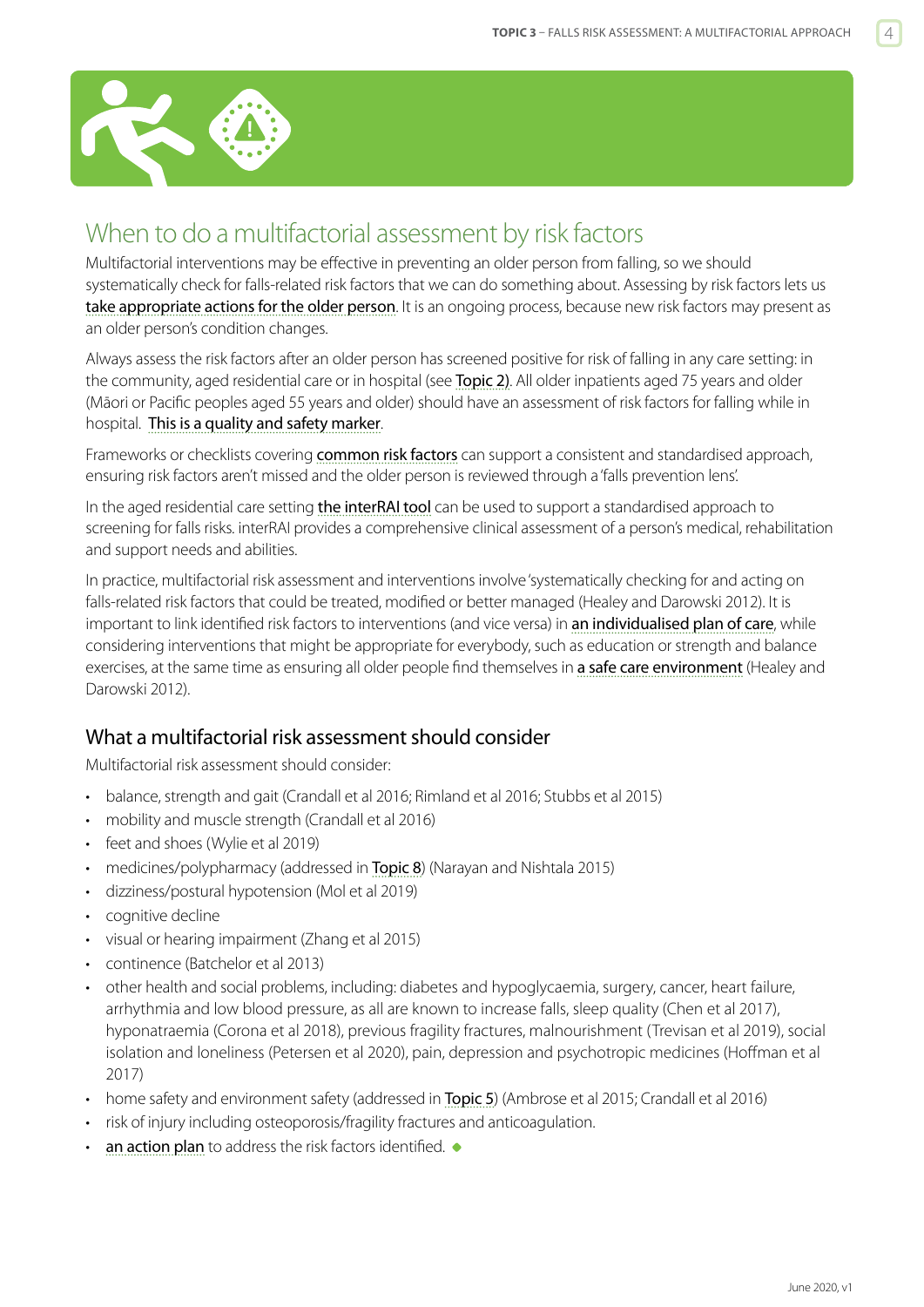<span id="page-4-0"></span>

## What are some reasons and resources for assessing common risk factors?

The **[pocketcard](http://www.hqsc.govt.nz/assets/Falls/PR/AAA-pocket-card-read-Apr-2014.pdf)** is a useful screening tool that gives guidance for identifying risk factors for falls, and what to ask about. It is arranged around three themes: mobility; underlying medical conditions; and environmental factors. A full list of 50 risk factors for falls can be found [here](http://www.scielo.br/scielo.php?script=sci_arttext&pid=S1983-14472016000400601&lng=en&nrm=iso&tlng=en) (Sousa et al 2016).

As well as specific risk factors, good care of the older person means looking for signs of frailty and assessing and managing them. Recommendations for frailty screening (including sarcopenia) are a theme of recent reviews and guidelines (Crandall et al 2016; Hubbard et al 2015). Frailty is associated with falls, and is partly reversible by managing the older person's health, including through nutrition and exercise (Beaudart et al 2017; Ritt et al 2016). The results of assessment for frailty may result in referral to a falls prevention programme.

meaningless without 2009)

### Assess for problems in mobility, balance or strength

To assess balance, strength and gait in community-dwellers, use these evidence-based resources:

- the [timed up and go \(TUG\) test](https://www.hqsc.govt.nz/assets/Falls/PR/004-falls-toolkit-TUG-test.pdf)
- the [30-second chair stand test](https://www.hqsc.govt.nz/assets/Falls/PR/005-falls-toolkit-chair-stand-test.pdf)
- the [four-stage balance test](http://www.hqsc.govt.nz/assets/Falls/PR/006-falls-toolkit-four-stage-balance-test.pdf).

A 2017 systematic review and meta-analysis confirms the utility of using these tests, showing they are currently among the most evidence-supported functional measures for identifying people at high risk of falling (Lusardi et al 2017). However, these tests are underused (Bassett et al 2018). Consider using more than one of these functional measures, as well as other kinds of assessment, because no single test provides sufficient information on risk of falling. The tests can be used in sequence, and assessment can stop once one test (eg, TUG more than 12 seconds) indicates the older person has screened positive for increased risk for falls.

Consider whether the older person might be at risk of vitamin D deficiency. This may be associated with mobility problems and more falls. See the information box in **[Topic 4](https://www.hqsc.govt.nz/our-programmes/reducing-harm-from-falls/publications-and-resources/publication/2875)** that explains who might require vitamin D supplementation.

#### Assess the older person for underlying medical conditions associated with falls

Underlying medical conditions, and the medicines the older person is taking for them, may be associated with a fall. Conditions include cognitive impairment, impaired vision, continence problems, diabetes, depressive disorders and chronic pain.

#### **Medicines**

Medicines have many physiological effects that can increase the risk of an older person falling. These effects include the impact of medicines on blood pressure, gait/movement, cognition and toileting needs. The risk of falls can increase if medicines are not reviewed regularly to ensure therapeutic safety when the older person's health conditions, physiology, routines or lifestyle change. Also consider alcohol use. Alcohol can affect balance, gait, mobility and cognitive function and may make falls more likely.

#### **Cognitive impairment** (dementia or delirium)

We know that cognitive impairment affects falls (Mitchell and Bateman 2012). People with dementia suffer more falls, more fractures and higher post-fracture mortality than people without dementia. Yet they are under-assessed for falls risk factors and are less likely to receive treatment for osteoporosis.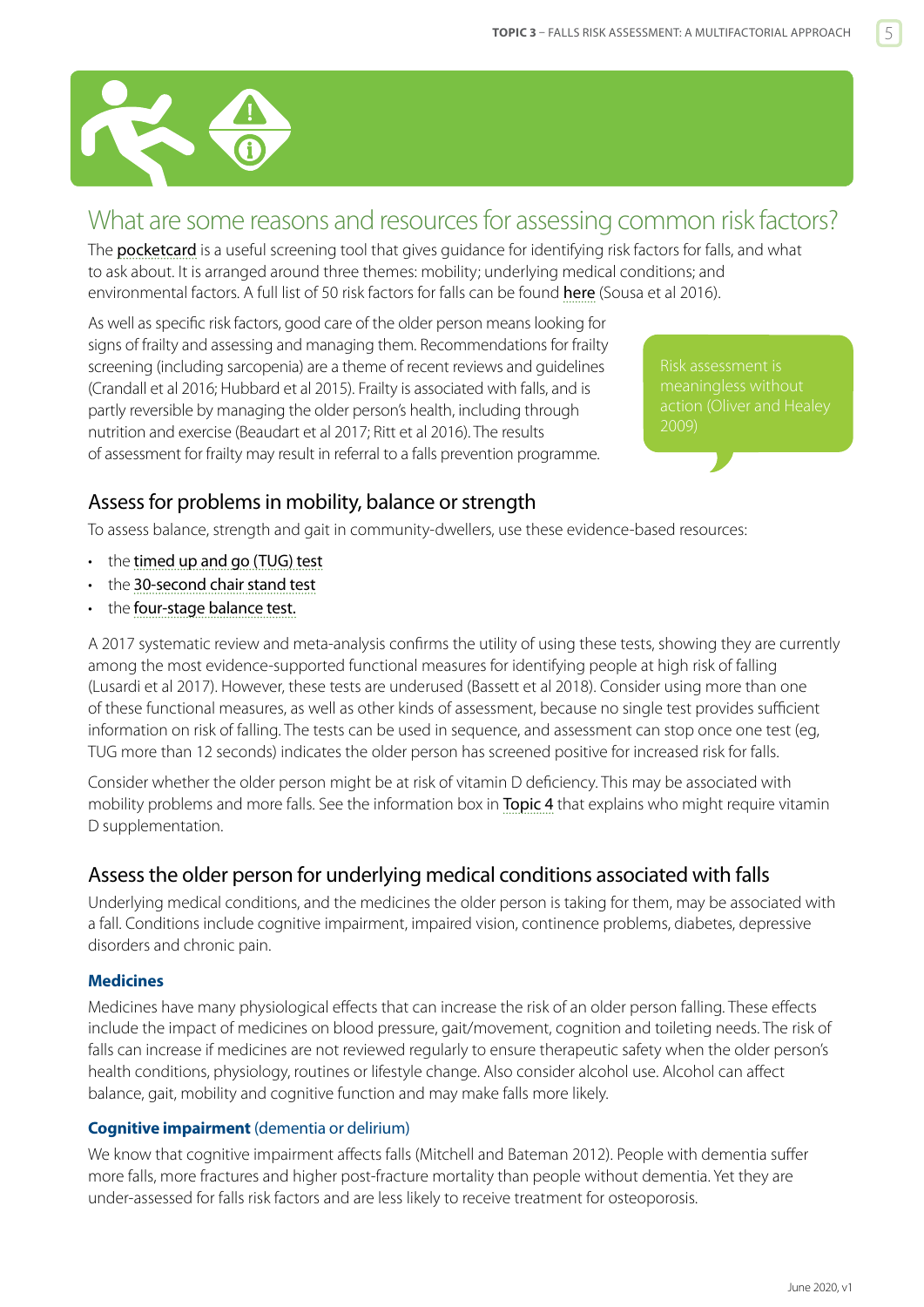Older patients who have suffered a fall or a fracture often have some form of cognitive impairment, including dementia. Yet they do not routinely receive a cognitive assessment. This means an opportunity for a diagnosis of dementia is often missed.

A longitudinal cohort study from the United Kingdom found that, over 12 months, 66 percent of participants with dementia fell once compared with 36 percent of age-matched people in the control group (Allan et al 2009). This study also reported on the frequency of falling in the two groups over the period. Most notably, older people with dementia fell eight times more often.

A retrospective cohort study from the United Kingdom evaluated hip fracture incidence among patients with Alzheimer's disease (AD) compared with age- and gender-matched controls for the period 1988–2007 (Baker et al 2011). The incidence of hip fracture among patients with AD was almost three times higher than for those without AD. Mortality was also significantly higher for AD patients who had fractured their hip than for those with hip fractures who did not have dementia. For those with cognitive impairment, additional risk factors for falls identified in a systematic review include verbally disruptive and attention-seeking behaviour, visual perception problems and caregiver burden (Fernando et al 2017).

Auckland City Hospital's orthogeriatric service identified cognitive impairment among 43 percent of patients with a hip fracture (Fergus et al 2011). Guidance recommends assessment of cognitive function prior to hip fracture surgery, yet only 35 percent of those who fracture their hip in New Zealand get this assessment (ANZHFR 2019). Assessment of risk factors in those with cognitive impairment is important, in hospital, in the community and in aged care, and details can be found in the Health Quality & Safety Commission's review on [falls interventions for those with cognitive impairment](https://www.hqsc.govt.nz/our-programmes/reducing-harm-from-falls/publications-and-resources/publication/3656/). In particular, pain is a risk factor for falling and may be under-diagnosed and under-treated in those with cognitive impairment.

#### **Impaired vision**

Older people with visual impairments are about twice as likely to fall as those with good vision (Crews 2016). Older people with visual impairments may limit their activity because they fear they will fall, which further increases their risk of falling. Particular problem areas are stairs, wet floors, uneven pavements and changes in otherwise familiar environments (Campbell et al 2010). We know that success in reducing home hazardrelated falls in people aged 75 and older who have significant visual impairment is possible (La Grow et al 2006). [Topic 4](https://www.hqsc.govt.nz/our-programmes/reducing-harm-from-falls/publications-and-resources/publication/2875) lists some possible strategies for tackling impaired vision.

#### **Continence problems**

Consider continence problems when assessing an older person's risk of falling. Problems of urinary urgency or incontinence can make falls more likely. One-third of falls in hospital relate to toilet needs (Mion et al 2012).

#### **Orthostatic hypotension**

Orthostatic hypotension increases the risk of falls by 73 percent (Mol et al 2018). It is very common with a prevalence of one in four in aged care facilities and one in five in the community (Saedon et al 2020). Yet only 16 percent of 4,846 UK inpatients had a lying and standing blood pressure recorded within 48 hours of admission. Health professionals should measure lying and standing blood pressure, record the results in the clinical notes and take steps to investigate and address any postural blood pressure drop. The Royal College of Physicians has produced standardised and pragmatic guidance for how and when to measure standing and lying blood pressure (O'Riordan et al 2017).

#### Recognise other health problems that merit special mention

#### **Diabetes**

Patients with diabetes are particularly at risk of falls due to, for example, hypoglycaemia, foot complications and lower-extremity pain, peripheral neuropathy, and obesity (Gravesande and Richardson 2016; Malabu et al 2014; Yang et al 2016).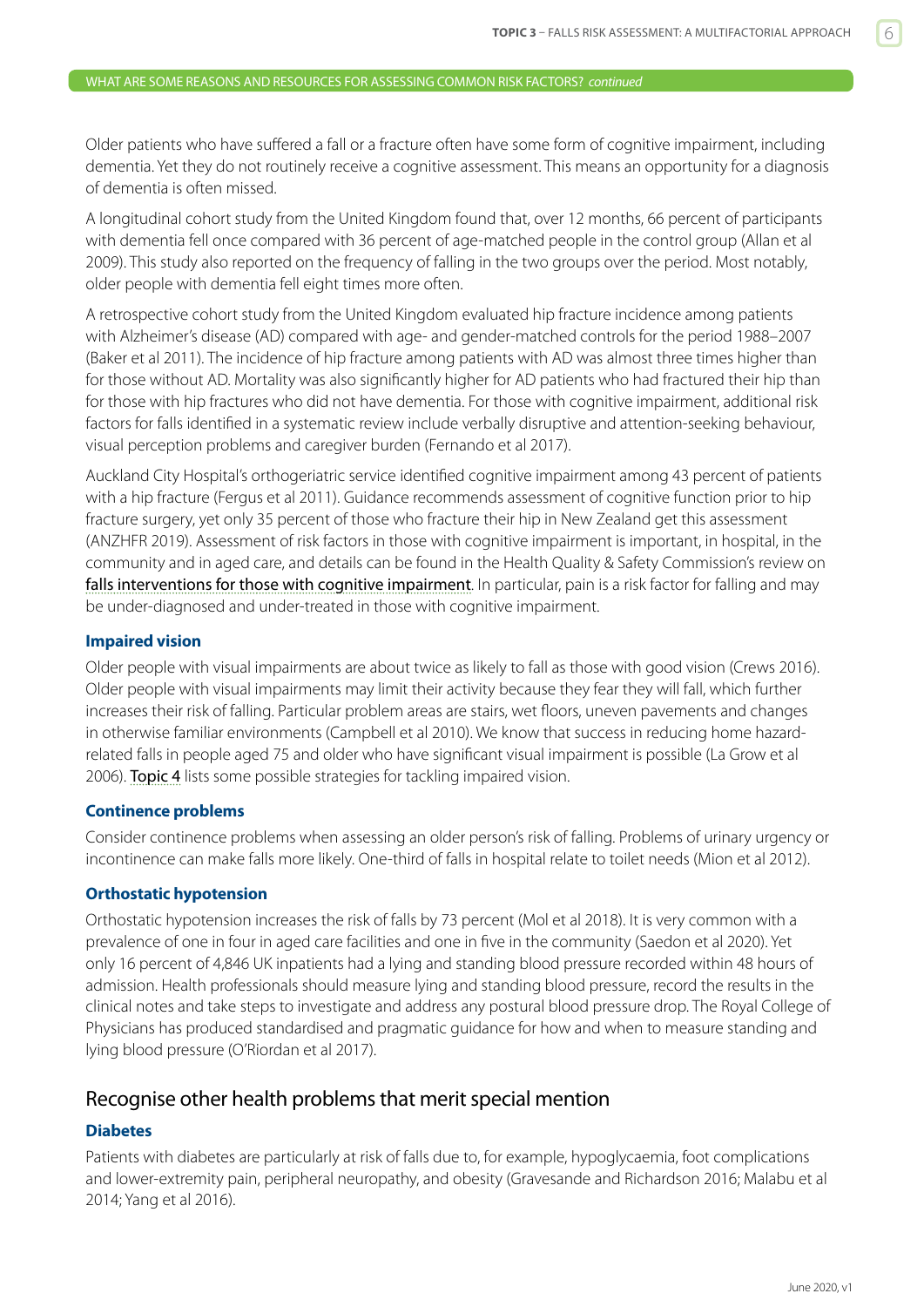#### WHAT ARE SOME REASONS AND RESOURCES FOR ASSESSING COMMON RISK FACTORS? *continued*

#### **Depression**

A 2015 meta-analysis shows that falls are more likely in patients with a diagnosed major depressive disorder (Stubbs et al 2016). A link is also apparent between using some types of antidepressants and falling. Depression is common in older people and often remains undiagnosed. Consider screening older people for depression. The PHQ-2, PHQ-9 or Cornell Scale for Depression in Dementia tools may assist with screening efficiently. The PHQ-2 has two simple questions: Over the past two weeks have you been bothered by little interest or pleasure in doing things? Or, have you been feeling down, depressed or hopeless? An answer of 'yes' to either question requires further evaluation.

#### **Pain**

A meta-analysis found that pain is associated with adults who fall regularly. We should routinely assess and address pain when assessing for falls (Stubbs et al 2014). The chronic musculoskeletal pain associated with osteoarthritis is a significant risk factor for falls because it affects mobility, gait and balance (Leveille et al 2009).

#### Assess the older person's environment

Assessing the older person's environment is a key component of a multifactorial risk assessment, and we must [act upon identified environmental risks](https://www.hqsc.govt.nz/our-programmes/reducing-harm-from-falls/publications-and-resources/publication/2876). A referral to an occupational therapist for home hazard assessment and modification is effective for those at high risk of falls.

#### Search for supplementary information about risk factors

Information already in the electronic record may help you compile information about risk factors for individual older people. [TrendCare](http://www.hqsc.govt.nz/our-programmes/reducing-harm-from-falls/publications-and-resources/publication/1080/) and [interRAI](http://www.health.govt.nz/our-work/ehealth/other-ehealth-initiatives/common-clinical-information/comprehensive-clinical-assessment-aged-care-interrai) are already used for this. For example, both the frail group in residential care and those receiving home and community support services in their own homes may have risk factors that trigger a falls clinical action protocol (CAP) from an interRAI assessment.

Many innovative methods are available to assess the risk factors for falls. Some studies have explored the use of various health record data that is collected routinely to help identify which older people to refer to a multidisciplinary, multifactorial falls service (Baus et al 2016). Such screening and a comprehensive geriatric assessment has the potential to target unmet need on a large scale (Parry et al 2016).

#### Consider measuring the older person's quality of life

Consider asking about, or measuring, the older person's quality of life. Simple, validated tools such as the [EQ-5D](http://www.euroqol.org/) will help you do this. Being able to monitor the person's quality of life before and after a fall allows us to investigate strategies for improving important outcomes (such as mobility, self-care, life participation, pain and mood) in the future.

#### Use effective teamwork

Framing the older person only as a potential faller misses the point that managing underlying conditions well reduces their risk of falling. Multifactorial assessment and interventions require teamwork to ensure coordinated interdisciplinary attention across primary and secondary services. Each discipline has specific expertise and appropriate referrals can ensure follow-up is appropriate.

However, a coordinated approach is needed when assessing an older patient for risk of falling. Ideally the person is assessed once rather than many times where the same questions are repeatedly asked of patient and family/whānau. Consider referring the older person for a comprehensive geriatric assessment to address complex interrelated problems of the 'geriatric syndrome' in a coordinated way.

The key issue is not about predicting correctly, but taking action. We should always be asking: 'How well are we doing at assessing and supporting older people who risk falling?'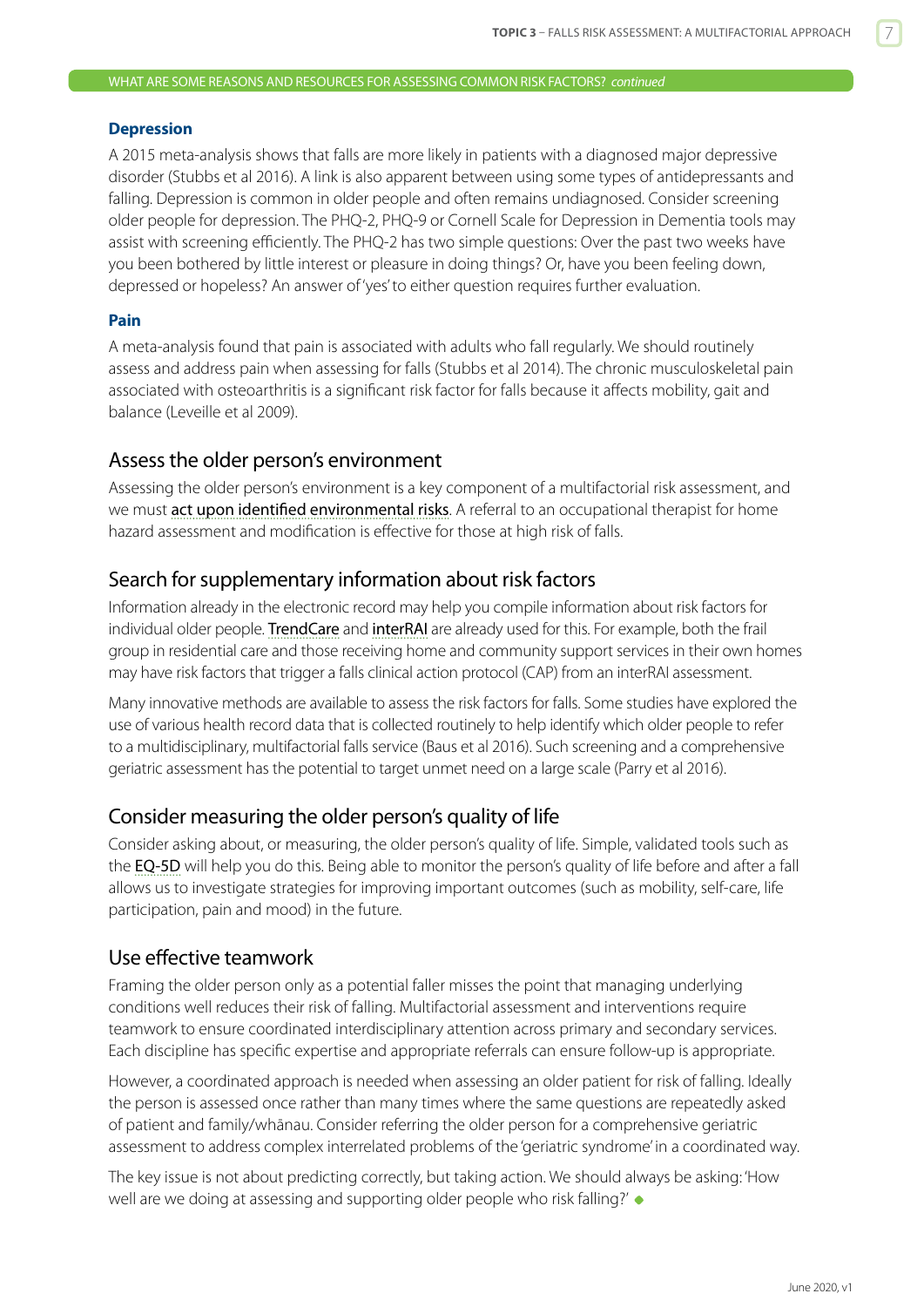<span id="page-7-0"></span>

## 60 MINUTES OF PROFESSIONAL DEVELOPMENT

This learning activity equals 60 minutes of your professional development.

You can add it to the personal professional record you keep to check off your competence framework requirements.

To complete this learning activity, first read the whole topic and the two required readings, then assess your learning with the 10 self-test questions.

#### **Learning objectives**

Reading and reflecting on Topic 3 and the materials in this teaching and learning package will enable you to:

- describe which older person needs a multifactorial risk assessment for falls
- understand the importance of individualised risk factor assessment to identify risk factors to address in an older person
- choose a standardised approach to assessing an older person for risk factors for falls
- discuss the difference between (1) using risk prediction for falls to obtain a score; and (2) using risk factors as a basis for assessment
- reflect on the capabilities of you and your team for multifactorial risk assessment, when someone has screened positive for risk of falling.

#### **Teaching and learning package**

Gather up the resources you'll need. Use the hyperlinks in this topic, or download or print the reference material.

#### **Required reading**

These two readings will help you form evidence-informed perspectives about how to assess a person who is at risk of falling, and what actions to take when they do.

- 1. Oliver D. 2008. [Falls risk-prediction tools for hospital inpatients. Time to put them to bed?](http://ageing.oxfordjournals.org/content/37/3/248.full.pdf+html) *Age and ageing* 37(3): 248-50. Full text [here](http://ageing.oxfordjournals.org/content/37/3/248.full.pdf+html).
- 2. Phelan EA, Mahoney JE, Voit JC, et al. 2015. Assessment and management of fall risk in primary care [settings](https://www.ncbi.nlm.nih.gov/pmc/articles/PMC4707663/). *Med Clin North Am* 99(2): 281–93. You'll find it [here](https://www.ncbi.nlm.nih.gov/pmc/articles/PMC4707663/).

## ADDITIONAL RESOURCES

[Promotional posters \(A2\)](http://www.hqsc.govt.nz/our-programmes/reducing-harm-from-falls/publications-and-resources/publication/1024/): ask, assess, act [Informational poster \(A3\)](http://www.hqsc.govt.nz/our-programmes/reducing-harm-from-falls/publications-and-resources/publication/1458/): ask, assess, act resource for health professionals [Pocketcard](http://www.hqsc.govt.nz/our-programmes/reducing-harm-from-falls/publications-and-resources/publication/1025/): ask, assess, act resource for health professionals [Helpsheet](http://www.hqsc.govt.nz/our-programmes/reducing-harm-from-falls/publications-and-resources/publication/1026/): about ask, assess, act resources [Patient letter](http://www.hqsc.govt.nz/our-programmes/reducing-harm-from-falls/publications-and-resources/publication/1310/): advises older people at risk of referral

#### [NICE CG161 Falls: baseline audit tool](https://www.nice.org.uk/guidance/cg161/resources)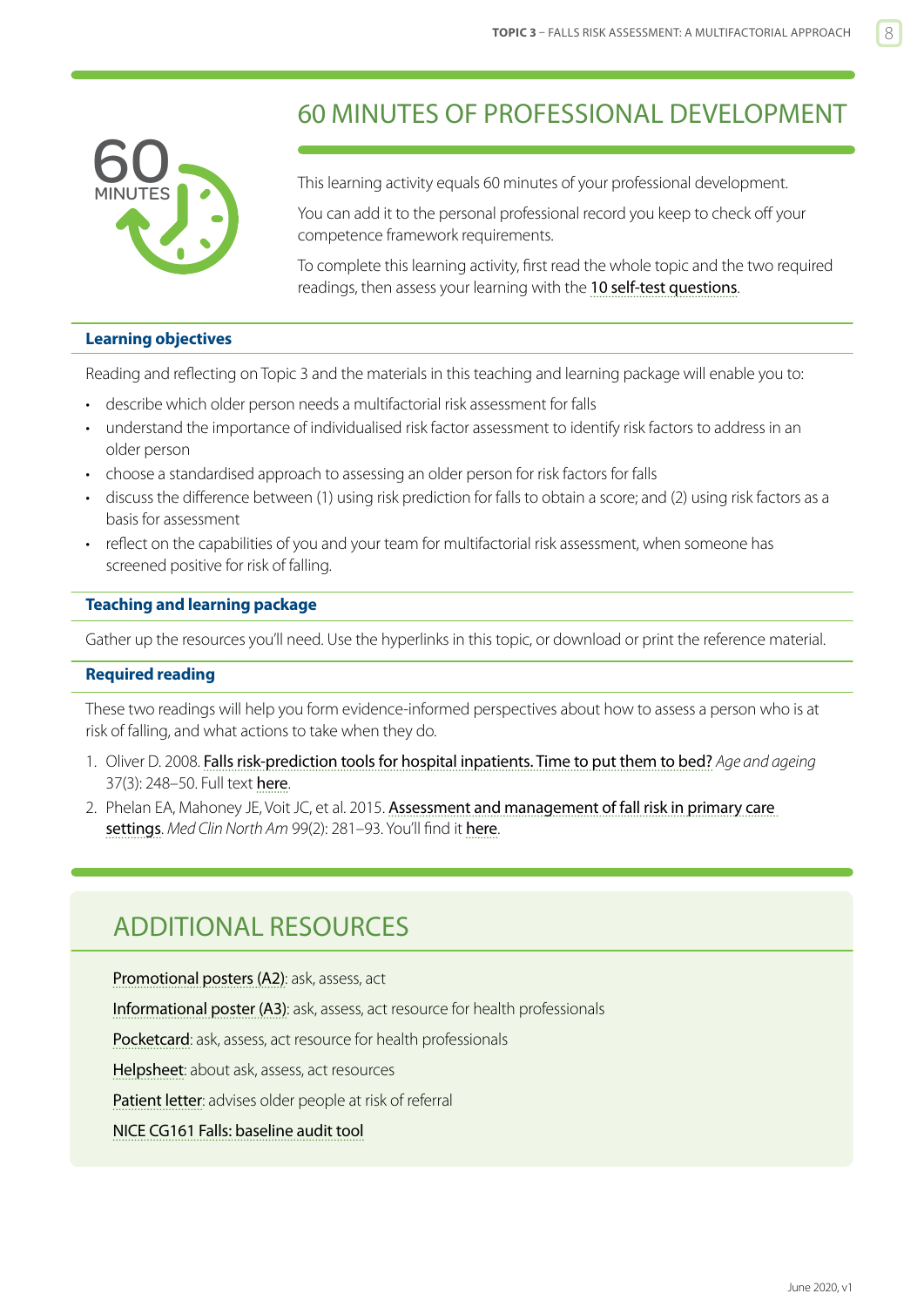# <span id="page-8-0"></span>**1O** QUESTIONS

## **TOPIC** Professional development: 3 **PROFESSIONAL** questions to test your knowledge



#### **ANSWER these questions to check you have retained the knowledge reviewed in this topic and readings**

<sup>1</sup> [Guidance from the UK National Institute for Health and Care Excellence](https://www.nice.org.uk/donotdo/do-not-use-fall-risk-prediction-tools-to-predict-inpatients-risk-of-falling-inhospital) states falls risk prediction tools (used to predict inpatients' risk **ANSWEF** ANSWER of falling in hospital) have a 'Do Not Do' recommendation. true **I**false 2 In the required reading [Falls risk-prediction tools for hospital inpatients. Time to put them to bed?](http://ageing.oxfordjournals.org/content/37/3/248.full.pdf+html) the author argues that:  $\Box$  risk-prediction tools have been shown to perform consistently across all settings

 $\square$  some effective falls prevention programmes have not used these tools

 $\square$  using these tools assures everyone that a patient's falls risk is being managed properly

 $\Box$  all of the above  $\Box$  none of the above.

#### **ASSESS your capability to ask older people about falls. Assess that capability (1) personally and (2) as a team**

| 3 | Outline the skills needed for your role.                                                                                                                                                                                                                                                                                                                                                                                                                                                                                                                                                                                                          |
|---|---------------------------------------------------------------------------------------------------------------------------------------------------------------------------------------------------------------------------------------------------------------------------------------------------------------------------------------------------------------------------------------------------------------------------------------------------------------------------------------------------------------------------------------------------------------------------------------------------------------------------------------------------|
| 4 | What is your plan for upskilling to meet any gaps in your skillset?                                                                                                                                                                                                                                                                                                                                                                                                                                                                                                                                                                               |
| 5 | Review your team's approach to doing multifactorial assessment and intervention processes when older people screen positive for risk of falling.<br>Use the NICE baseline audit tool. Select the recommendations relevant to your service:<br>Preventing falls in older people:<br>$\Box$ 111<br>$\Box$ 112<br>$\Box$ 1.1.3<br>$\Box$ 1.1.4<br>$\Box$ 1.1.5<br>$\Box$ 1.1.6<br>$\Box$ 1.1.7<br>$\Box$ 1.1.8<br>$\Box$ 1.1.9<br>$\Box$ 1.1.10<br>Preventing falls in hospital:<br>$\Box$ 1.2.1<br>$\Box 1.2.2$<br>$\Box$ 1.2.3<br>$\Box$ 1.1.4<br>$\Box$ 1.1.5<br>Does your team meet all the relevant recommendations?<br>$\Box$ yes<br>$\Box$ no |
| 6 | What would need to change to improve your team's multifactorial assessment and intervention processes?                                                                                                                                                                                                                                                                                                                                                                                                                                                                                                                                            |
| 7 | How would you know that multifactorial assessment and intervention processes had improved?                                                                                                                                                                                                                                                                                                                                                                                                                                                                                                                                                        |

#### **Outline three learnings or insights and how you will APPLY them in your practice**

| 8  | My first learning/insight is:   |       |
|----|---------------------------------|-------|
|    | I will apply it in practice by: | ANPLY |
| 9  | My second learning/insight is:  |       |
|    | I will apply it in practice by: |       |
| 10 | My third learning/insight is:   |       |
|    | I will apply it in practice by: |       |

| LEARNER NAME:                                                                              |             | PROFESSION:             |  | DESIGNATION:      |  |  |  |  |  |
|--------------------------------------------------------------------------------------------|-------------|-------------------------|--|-------------------|--|--|--|--|--|
| DATE:                                                                                      |             | <b>REGISTRATION ID:</b> |  | <b>WORKPLACE:</b> |  |  |  |  |  |
| Signature:<br>Validation that learner has completed this professional development activity |             |                         |  |                   |  |  |  |  |  |
|                                                                                            |             |                         |  |                   |  |  |  |  |  |
| NAME:                                                                                      | PROFESSION: |                         |  | CONTACT:          |  |  |  |  |  |
|                                                                                            |             |                         |  |                   |  |  |  |  |  |

#### For answers to the above self-assessment questions [click here](https://www.hqsc.govt.nz/our-programmes/reducing-harm-from-falls/10-topics/10-topics-answers).